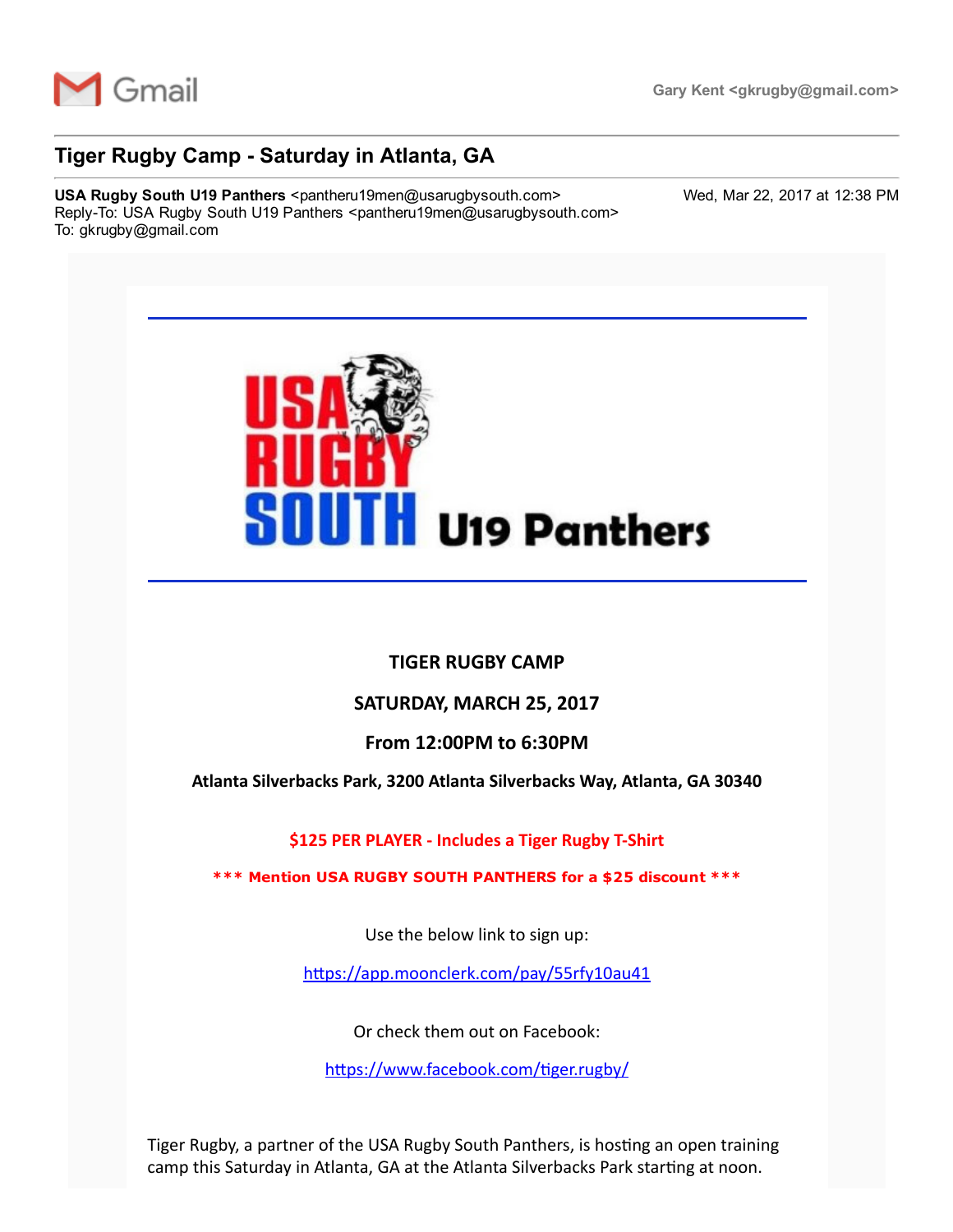For more information please contact: James Walker - [james@tigerrugby.com](mailto:james@tigerrugby.com) Paul Holmes ‐ [paul@tigerrugby.com](mailto:paul@tigerrugby.com) Nese Malifa ‐ [nese@tigerrugby.com](mailto:nese@tigerrugby.com)

or visit [www.tigerrugby.com](http://usarugbysouthpanthers.us14.list-manage.com/track/click?u=eb4b15ceee985d50206754bca&id=4bfbc184da&e=6a1545ea88)

The Tigers are a collection of some of the top rugby players in the United States, with 53 players becoming USA Rugby Eagles.

#### PANTHER MANAGEMENT

Director of USA Rugby South - Kevin Kitto [k.kitto@verizon.net](mailto:k.kitto@verizon.net) Panther & Tri-Star 7's Director - Mark Williams [mwilliams@rsucontractors.com](mailto:mwilliams@rsucontractors.com) Management & Travel - Theresa Williams [theresa@willtravelvacations.com](mailto:theresa@willtravelvacations.com) Marketing & Communications - Dana Catron [xxrugby@gmail.com](mailto:xxrugby@gmail.com)

## SOCIAL MEDIA

Website [www.usarugbysouthpanthers.com/](http://usarugbysouthpanthers.us14.list-manage.com/track/click?u=eb4b15ceee985d50206754bca&id=9f28c0d359&e=6a1545ea88) Join us on Facebook [https://www.facebook.com/USARugbySouthPanthers/](http://usarugbysouthpanthers.us14.list-manage.com/track/click?u=eb4b15ceee985d50206754bca&id=62b7378f9d&e=6a1545ea88)



For more information on the USA Sevens Rugby in Las Vegas please visit: https://www.usasevens.com/las-vegas/las-vegas-invitational/

> Our email address is: [pantheru19men@usarugbysouth.com](mailto:pantheru19men@usarugbysouth.com)

Want to change how you receive these emails? You can update your [preferences](http://usarugbysouthpanthers.us14.list-manage.com/profile?u=eb4b15ceee985d50206754bca&id=12083f89cc&e=6a1545ea88) or [unsubscribe](http://usarugbysouthpanthers.us14.list-manage.com/unsubscribe?u=eb4b15ceee985d50206754bca&id=12083f89cc&e=6a1545ea88&c=3040edc881) from this list